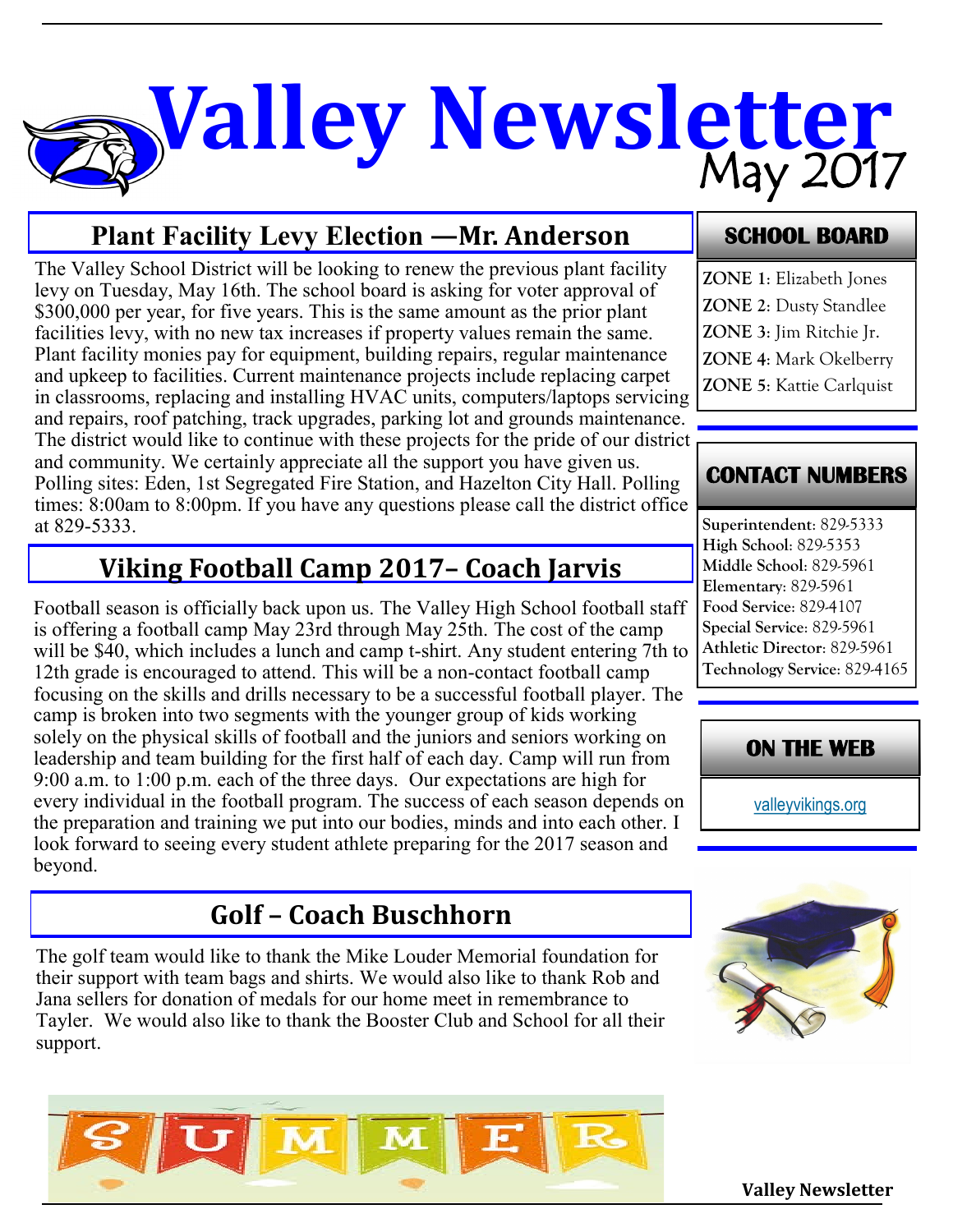# **Basketball Fundraiser — FCCLA/Mrs. Elorrieta**

I am pleased to announce that Shevelle Hurtado and Jacqueline Hernandez earned TOP GOLD 1st place at the state FCCLA competition. I am also excited for Nikoli Carlquist who also earned gold and third place. Nayeli Martinez, Adam Elorrieta, and Masen Moffitt also represented our chapter in the areas of public speaking and as a voting delegate. I appreciate their enthusiasm and representation of FCCLA. Shevelle and Jacqueline will be hosting an Alumni/Staff vs. Students Basketball game to raise money to attend Nationals in Nashville, TN July 1 - July 7. The Basketball game fundraiser will be held on May 6 at 7:00 pm in the new gym at Valley High School. General admission is \$6 adults, \$4 K-12, and younger children are free. Donations are welcome. If you would like to participate or help, please contact Jacqueline at (208) 490-7667. Thank you so much for your support of FCCLA and helping these students compete at Nationals!

#### **Lunch Fees**

REMINDER! REMINDER! REMINDER! REMINDER! ALL lunch accounts must be paid in full, by the last day of school. There are NO exceptions! You may NOT leave an unpaid balance over the summer, no matter the amount. This applies to returning students. If you have any questions call the lunch room 6:30am to 1:30pm Tuesday– Friday. RECORDATORIO

Todas las cuentas del almuerzo deben ser pagadas en su totalidad el ultimo dia de clases. NO hay excepciones! Usted no puede dejar un saldo umpagdo durante el verano no importa la cantidad. Esto se aplica a los estudiantes que regresan. Si tiene alguna pregunta llame a la sala de almuerzo de 6:30 a 1:30 de martes a Viernes.

## **Monte Andrus Athletic Award Banquet– Booster Club**

The Monte Andrus Banquet will be on May 9th at 6:30 p.m. Booster Club will provide chicken, rolls, and drinks. Please bring your own table service, a covered dish, and a dessert or salad. Thank you!

#### **Green House—Mrs. Meyer**

The Valley Greenhouse flowers, herbs, and tomatoes are looking great. Thank you to everyone who has ordered plants, we appreciate your support. All plants are ready for pick up. If you have not ordered or would like additional plants, there are still plants available.